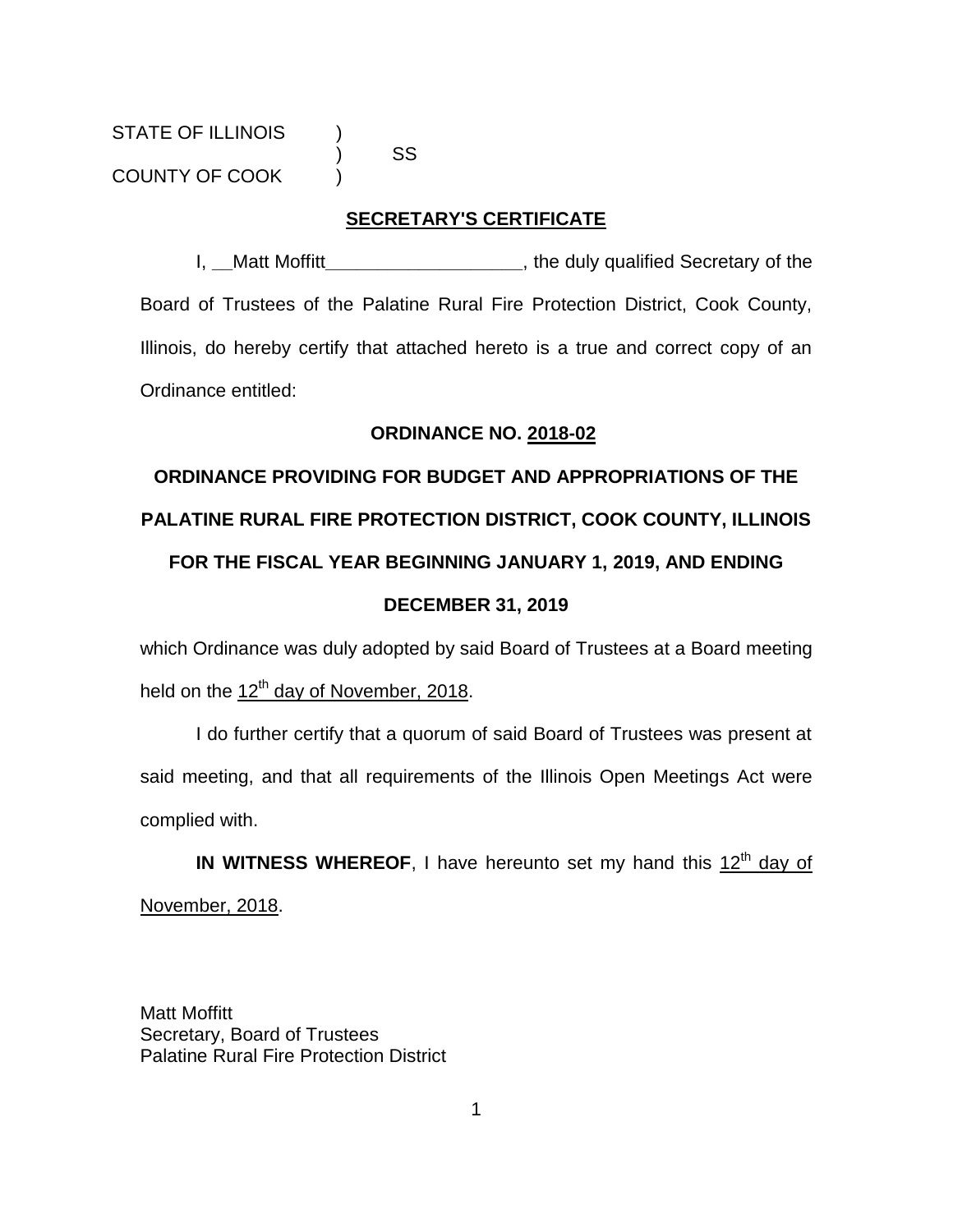### **ORDINANCE NO. 2018-002**

### **ORDINANCE PROVIDING FOR BUDGET AND APPROPRIATIONS OF THE PALATINE RURAL FIRE PROTECTION DISTRICT COOK COUNTY, ILLINOIS FOR THE FISCAL YEAR BEGINNING JANUARY 01, 2019 AND ENDING DECEMBER 31, 2019**

**WHEREAS**, the Board of Trustees of the Palatine Rural Fire Protection District, Cook County, Illinois, caused to be prepared in tentative form a Budget and the Secretary of this Board made the same conveniently available for public inspection for at least thirty (30) days prior to final action thereon; and

WHEREAS, a public hearing was held as to such Budget on the 12<sup>th</sup> day of November, 2018 and Notice of said hearing was given at least thirty (30) days prior thereto as required by law.

**NOW, THEREFORE, BE IT ORDAINED** by the Board of Trustees of the Palatine Rural Fire Protection District ("District"), Cook County, Illinois, as follows:

**Section 1:** That the fiscal year of the Palatine Rural Fire Protection District ("District") is hereby fixed to begin on January 01, 2019, and to end on December 31, 2019.

**Section 2:** That the following Budget containing an estimate of the revenues available and expenditures and the appropriations contained therein be and the same is hereby adopted as the budget and appropriations for this District for said fiscal year; and the following sums of money:

| <b>TOTAL APPROPRIATION FOR CORPORATE FUND</b>      | S  | 2,156,025.00 |
|----------------------------------------------------|----|--------------|
| TOTAL APPROPRIATION FOR AMBULANCE FUND             | S  | 2,156,025.00 |
| TOTAL APPROPRIATION FOR TORT LIABILITY FUND        | \$ | 433,159.00   |
| <b>TOTAL APPROPRIATION FOR AUDIT FUND</b>          | \$ | 10,800.00    |
| TOTAL APPROPRIATION FOR SOCIAL SECURITY/IMRF FUND  | \$ | 46,447.00    |
| TOTAL APPROPRIATION FOR FIREFIGHTER'S PENSION FUND | \$ | 645,183.00   |
| TOTAL APPROPRIATION FOR CAPITAL RESERVE FUND       | S  | 124,800.00   |
| TOTAL APPROPRIATION FOR EMERGENCY & RESCUE FUND    | \$ | 168,641.00   |
| TOTAL APPROPRIATION FOR RETIREE HEALTHCARE FUND    | S  | 240,000.00   |
|                                                    |    |              |

**GRAND TOTAL \$ 5,981,080.00**

**APPROPRIATION**

Or as much thereof as may be authorized by law is hereby appropriated to defray the necessary expenses and liabilities of the District for the fiscal year of said District beginning January 01, 2019 and ending December 31, 2019, for the respective objects and purposes, as set forth namely: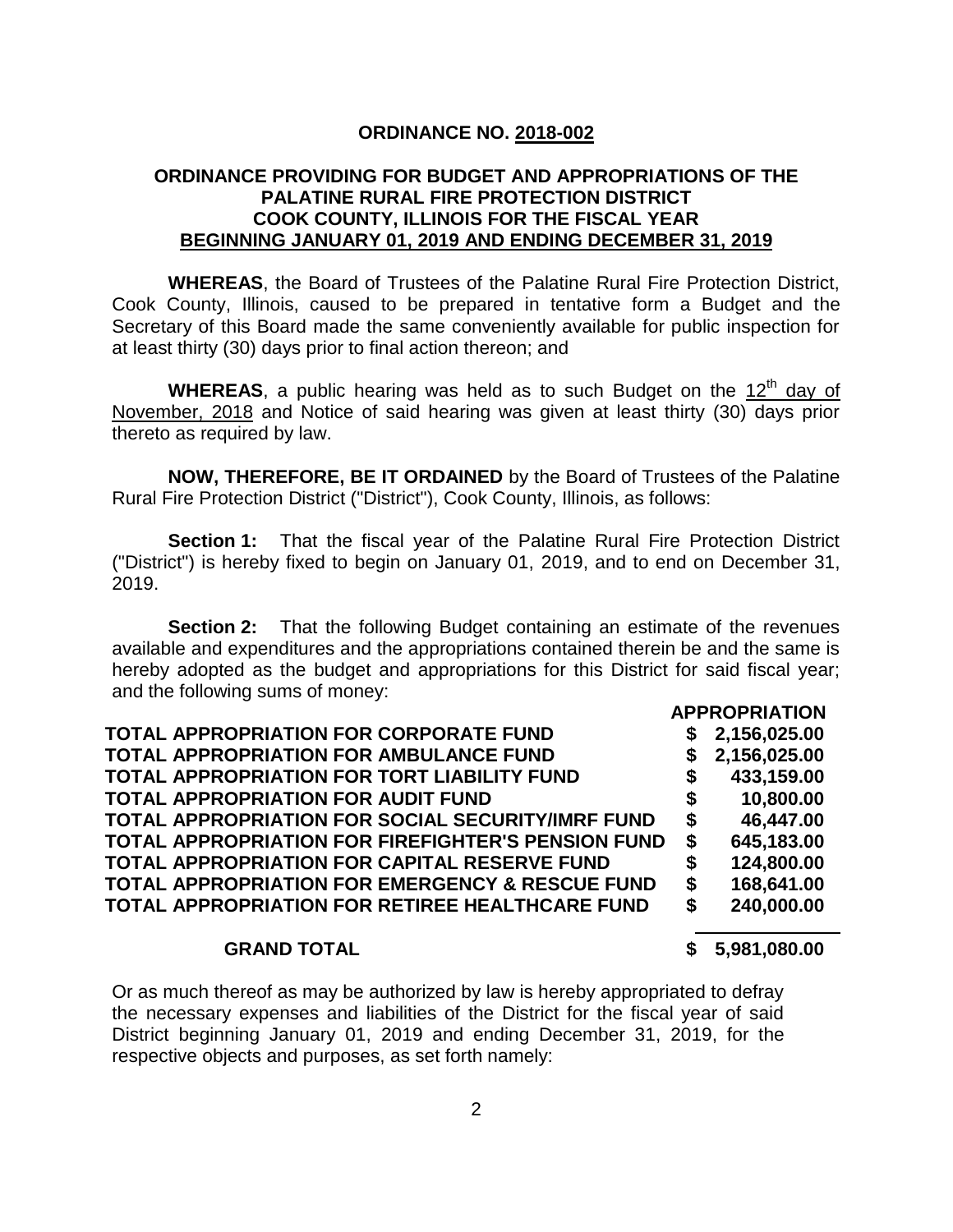#### **PART 1 CORPORATE FUND**

| <b>Estimated Revenue Available - Corporate Fund</b>          |                |               |        |                       |
|--------------------------------------------------------------|----------------|---------------|--------|-----------------------|
| Opening Balance as of January 01, 2019                       |                |               | \$     | 780,000.00            |
| Real Estate Taxes - Cook County                              |                |               | \$     | 1,500,370.00          |
| <b>State Training Reimbursement</b>                          |                |               |        | 0.00                  |
| <b>Replacement Tax</b>                                       |                |               |        | 17,500.00             |
| False Alarm & Recovery Fees                                  |                |               | \$\$\$ | 3,150.00              |
| <b>Plan Review</b>                                           |                |               |        | 2,500.00              |
| Foreign Fire Insurance                                       |                |               | \$     | 5,500.00              |
| <b>Other Receipts</b>                                        |                |               | \$     | 78,368.00             |
| Interest Income                                              |                |               | \$     | 9,315.00              |
| TOTAL ESTIMATED AMOUNT AVAILABLE                             |                |               | \$     | 2,396,703.00          |
| <b>Estimated Expenditures - Corporate Fund</b>               |                |               |        |                       |
|                                                              |                |               |        |                       |
|                                                              |                | <b>Budget</b> |        | <b>Appropriations</b> |
| Personnel Salaries and Compensation                          | \$             | 790,973.00    | \$     | 949,168.00            |
| Group Health and Life Insurance                              |                | 214,072.00    |        | 256,886.00            |
| <b>Administrative Expenses</b>                               |                | 20,925.00     | \$     | 25,110.00             |
| <b>Building and Grounds Expenses</b>                         |                | 42,563.00     |        | 51,076.00             |
| Fire / EMS Operational Expenses                              |                | 88,803.00     | \$     | 106,564.00            |
| Dispatching                                                  |                | 43,320.00     | \$     | 51,984.00             |
| <b>Contract Fire Service</b>                                 |                | 338,309.00    | \$     | 405,971.00            |
| <b>Professional Service Expenses</b>                         |                | 32,722.00     | \$     | 39,266.00             |
| <b>Transfer to Capital Reserve Fund</b>                      | <b>8888888</b> | 100,000.00    | \$     | 150,000.00            |
| Transfer to Retiree Healthcare Plan Fund                     | \$             | 100,000.00    | \$     | 120,000.00            |
| <b>TOTAL ESTIMATED CORPORATE</b><br><b>FUND EXPENDITURES</b> |                | 1,771,687.00  | \$     | 2,156,025.00          |

The foregoing appropriations are appropriated from the above revenue sources including the general property tax for corporate purposes.

**Estimated Balance on Hand as of December 31, 2019 \$ 240,678.00**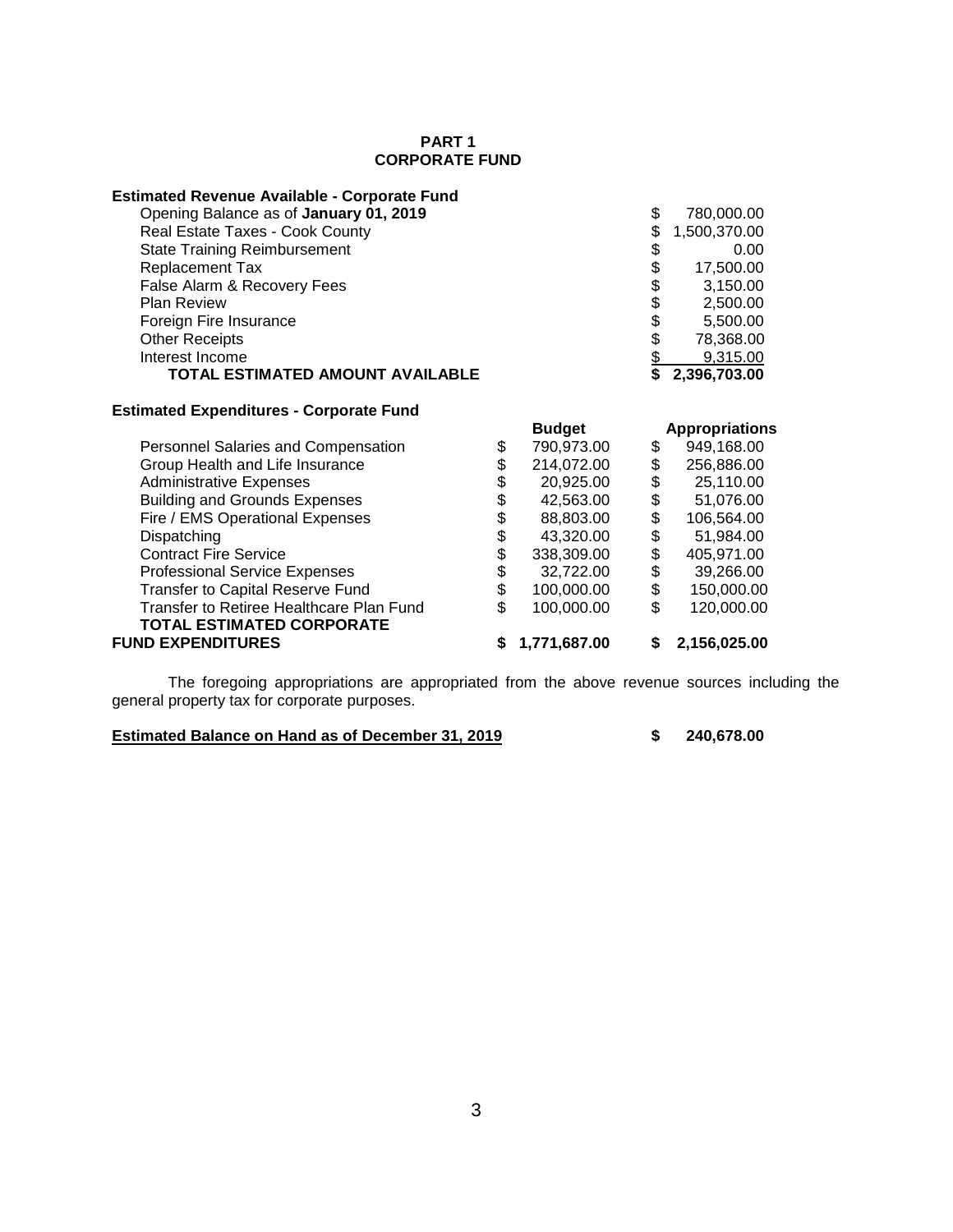| <b>AMBULANCE FUND</b>                               |               |    |                       |
|-----------------------------------------------------|---------------|----|-----------------------|
| <b>Estimated Revenue Available - Ambulance Fund</b> |               |    |                       |
| Opening Balance as of January 01, 2019              |               | \$ | 780,000.00            |
| Real Estate Taxes - Cook County                     |               |    | 1,500,370.00          |
| <b>Ambulance Billing</b>                            |               | S  | 190,000.00            |
| <b>Replacement Tax</b>                              |               | \$ | 17,500.00             |
| <b>Other Receipts</b>                               |               | \$ | 78,368.00             |
| Interest Income                                     |               |    | 9,315.00              |
| <b>TOTAL ESTIMATED AMOUNT AVAILABLE</b>             |               | \$ | 2,575,553.00          |
| <b>Estimated Expenditures - Ambulance Fund</b>      |               |    |                       |
|                                                     | <b>Budget</b> |    | <b>Appropriations</b> |

**PART II**

|                                          | nander           | Appropriations   |
|------------------------------------------|------------------|------------------|
| Personnel Salaries and Compensation      | \$<br>790,973.00 | \$<br>949,168.00 |
| Group Health and Life Insurance          | \$<br>214,072.00 | \$<br>256,886.00 |
| <b>Administrative Expenses</b>           | \$<br>20,925.00  | \$<br>25,110.00  |
| <b>Building and Grounds Expenses</b>     | \$<br>42,563.00  | \$<br>51,076.00  |
| Fire / EMS Operational Expenses          | \$<br>88,803.00  | \$<br>106,564.00 |
| Dispatching                              | \$<br>43,320.00  | \$<br>51,984.00  |
| <b>Contract Fire Service</b>             | \$<br>338,309.00 | \$<br>405,971.00 |
| <b>Professional Service Expenses</b>     | \$<br>32,722.00  | \$<br>39,266.00  |
| Transfer to Capital Reserve Fund         | \$<br>100,000.00 | \$<br>150,000.00 |
| Transfer to Retiree Healthcare Plan Fund | \$<br>100,000.00 | \$<br>120,000.00 |
| TOTAL ESTIMATED AMBULANCE                |                  |                  |
| <b>FUND EXPENDITURES</b>                 | 1,771,687.00     | \$2,156,025.00   |
|                                          |                  |                  |

The foregoing appropriations are appropriated from the proceeds of a special tax for ambulance service purposes and are in addition to all other Fire Protection District taxes as provided by law.

**Estimated Balance on Hand as of December 31, 2019 \$ 419,528.00**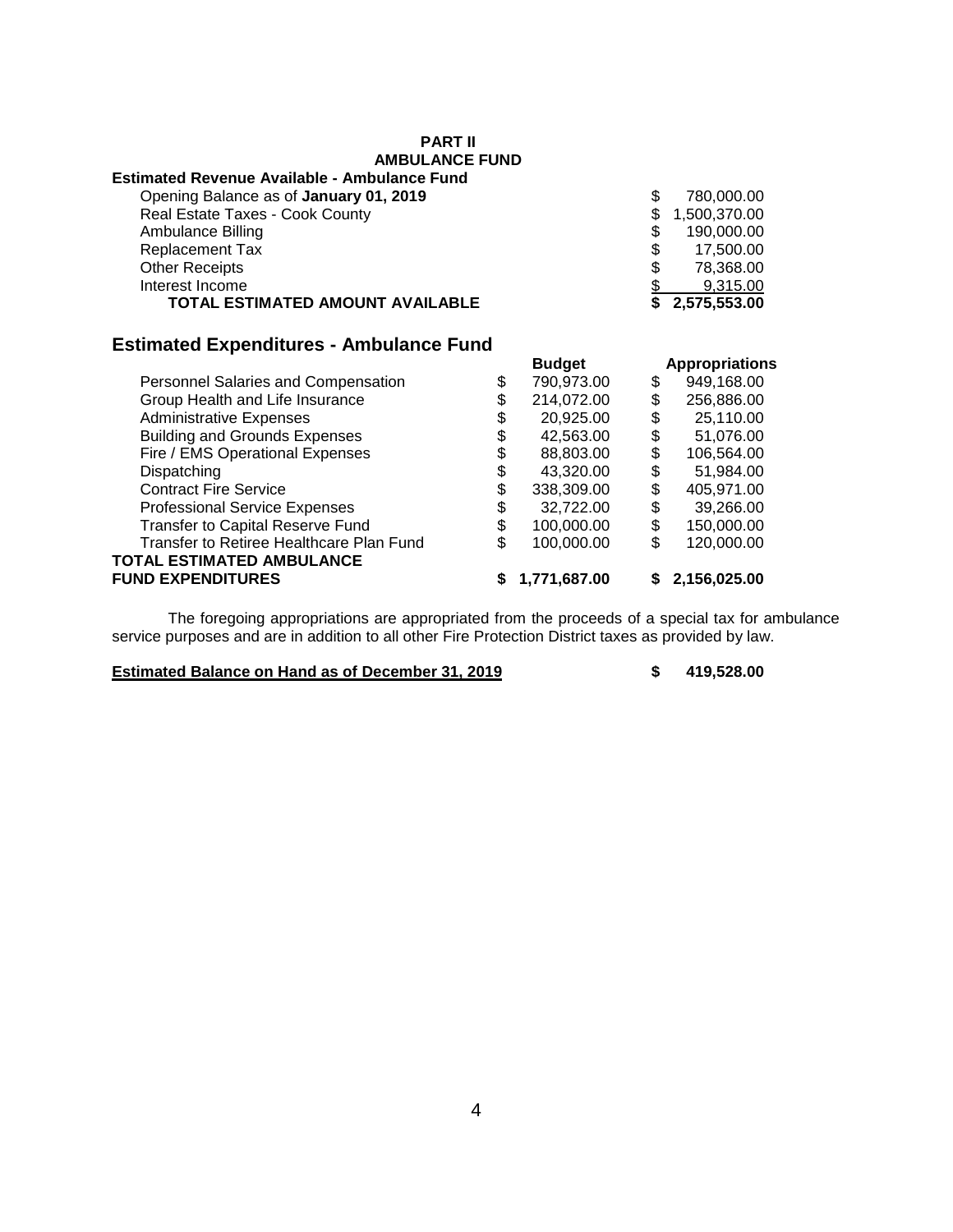| <b>PART III</b>                                                                 |                  |     |                       |
|---------------------------------------------------------------------------------|------------------|-----|-----------------------|
| TORT LIABILITY FUND<br><b>Estimated Revenue Available - Tort Liability Fund</b> |                  |     |                       |
| Opening Balance as of January 01, 2019                                          |                  | \$  | 475,000.00            |
| Real Estate Taxes - Cook County                                                 |                  | \$  | 350,122.00            |
| Interest Income                                                                 |                  |     | 1.035.00              |
| <b>TOTAL ESTIMATED AMOUNT AVAILABLE</b>                                         |                  |     | 826,157.00            |
| <b>Estimated Expenditures - Tort Liability Fund</b>                             |                  |     |                       |
|                                                                                 | <b>Budget</b>    |     | <b>Appropriations</b> |
| Liability & Workers Compensation Insurance                                      | \$<br>170,000.00 | \$  | 204,000.00            |
| <b>Tort Legal Fees</b>                                                          | \$<br>10,000.00  | \$  | 12,000.00             |
| Compliance- Health & Safety                                                     | \$<br>18,075.00  | \$  | 21,690.00             |
| <b>Risk Reduction Salaries</b>                                                  | \$<br>122,451.00 | \$  | 146,941.00            |
| <b>Risk Reduction Equipment</b>                                                 | \$<br>15,440.00  | \$  | 18,528.00             |
| <b>Judgment Reserves</b>                                                        | 25,000.00        | \$. | 30,000.00             |
| <b>TOTAL ESTIMATED TORT LIABILITY</b>                                           |                  |     |                       |
| <b>FUND EXPENDITURES</b>                                                        | \$<br>360,966.00 | S   | 433,159.00            |

The foregoing appropriations are appropriated from the proceeds of a special tax for tort liability purposes and is in addition to all other Fire Protection District taxes as provided by law.

### **Estimated Balance on Hand as of December 31, 2019 \$ 392,998.00**

#### **PART IV AUDIT FUND**

| <b>Estimated Revenue Available - Audit Fund</b> |                |          |                       |
|-------------------------------------------------|----------------|----------|-----------------------|
| Opening Balance as of January 01, 2019          |                | \$       | 22,000.00             |
| Real Estate Taxes - Cook County                 |                | 2,000.00 |                       |
| TOTAL ESTIMATED AMOUNT AVAILABLE                |                | S        | 24,000.00             |
| <b>Estimated Expenditures - Audit Fund</b>      |                |          |                       |
|                                                 | <b>Budget</b>  |          | <b>Appropriations</b> |
| <b>Audit Expenses</b>                           | \$<br>8,000.00 | \$       | 9,600.00              |
| <b>Comptroller Expense</b>                      | \$<br>1,000.00 | \$       | 1,200.00              |
| TOTAL ESTIMATED AUDIT FUND EXPENDITURES         | 9,000.00       |          | 10,800.00             |

The foregoing appropriation is hereby appropriated from the proceeds of a special tax for audit expense purposes and is in addition to all other Fire Protection District taxes as provided by law.

#### **Estimated Balance on Hand as of December 31, 2019 \$ 13,200.00**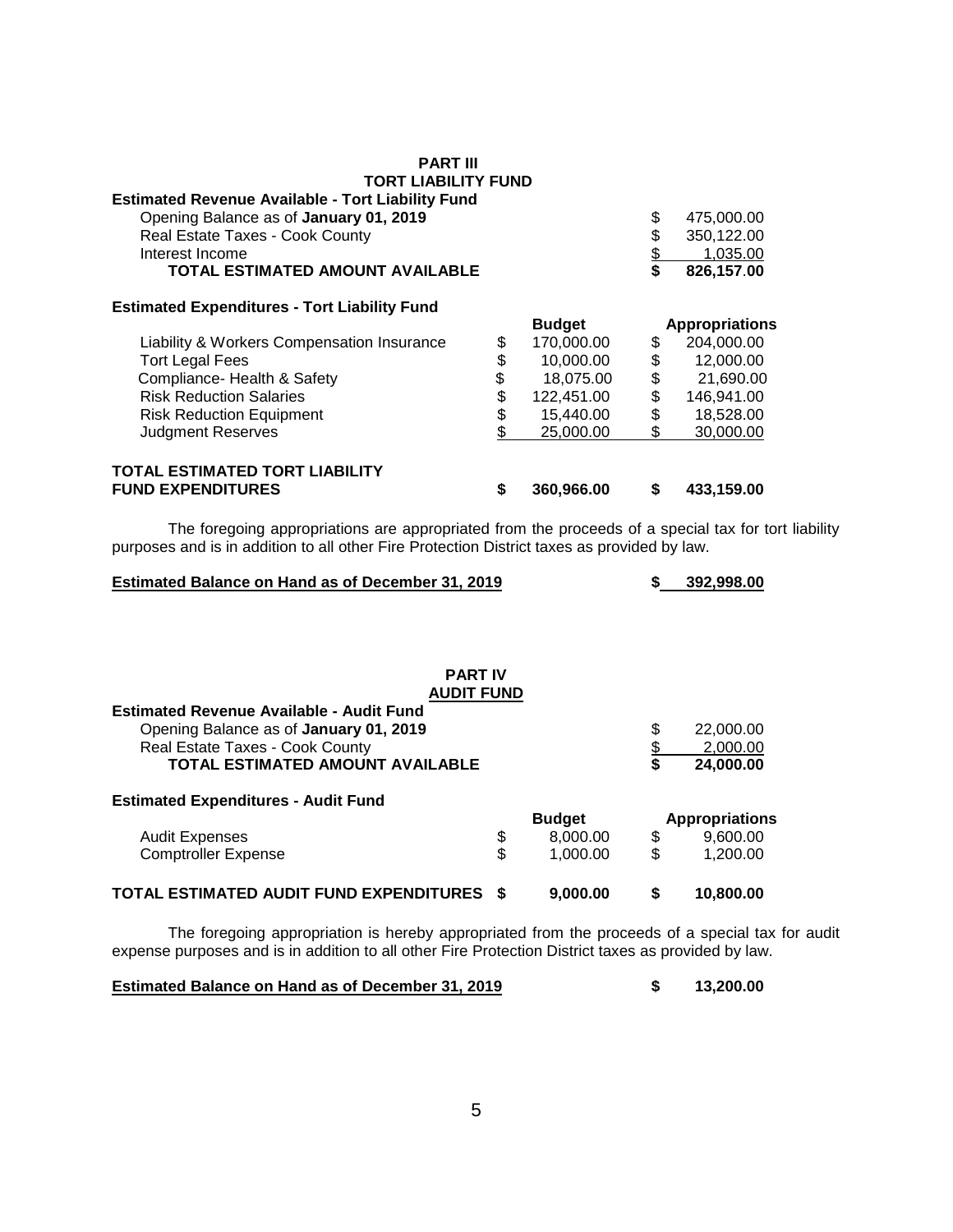|                                                                                                                                                                                                                                  | <b>PART V</b> |                             |                           |                                     |  |
|----------------------------------------------------------------------------------------------------------------------------------------------------------------------------------------------------------------------------------|---------------|-----------------------------|---------------------------|-------------------------------------|--|
| <b>SOCIAL SECURITY/IMRF FUND</b>                                                                                                                                                                                                 |               |                             |                           |                                     |  |
| <b>Estimated Revenue Available - Social Security/IMRF Fund</b>                                                                                                                                                                   |               |                             |                           |                                     |  |
| Opening Balance as of January 01, 2019                                                                                                                                                                                           |               |                             |                           | 40,000.00                           |  |
| Real Estate Taxes - Cook County                                                                                                                                                                                                  |               |                             | \$\$                      | 34,235.00                           |  |
| <b>TOTAL ESTIMATED AMOUNT AVAILABLE</b>                                                                                                                                                                                          |               |                             |                           | 74,235.00                           |  |
| <b>Estimated Expenditures - Social Security/IMRF Fund</b>                                                                                                                                                                        |               |                             |                           |                                     |  |
|                                                                                                                                                                                                                                  |               | <b>Budget</b>               |                           | <b>Appropriations</b>               |  |
| <b>IMRF Contributions</b>                                                                                                                                                                                                        | \$            | 8,515.00                    | \$                        | 10,218.00                           |  |
| <b>FICA Contributions</b>                                                                                                                                                                                                        | \$            | 30,191.00                   | \$                        | 36,229.00                           |  |
| <b>TOTAL ESTIMATED SOCIAL SECURITY/IMRF</b>                                                                                                                                                                                      |               |                             |                           |                                     |  |
| <b>FUND EXPENDITURES</b>                                                                                                                                                                                                         | \$            | 38,706.00                   | \$                        | 46,447.00                           |  |
|                                                                                                                                                                                                                                  |               |                             |                           |                                     |  |
| The foregoing appropriations are appropriated from the proceeds of a special tax for Federal<br>Social Security and State IMRF purposes and is in addition to all other Fire Protection District taxes as<br>provided by law.    |               |                             |                           |                                     |  |
| <b>Estimated Balance on Hand as of December 31, 2019</b>                                                                                                                                                                         |               |                             |                           |                                     |  |
|                                                                                                                                                                                                                                  |               |                             | \$                        | 27,788.00                           |  |
| <b>PART VI</b><br>FIREFIGHTER'S PENSION FUND<br>Estimated Revenue Available - Firefighter's Pension Fund<br>Opening Balance as of January 01, 2019<br>Real Estate Taxes - Cook County<br><b>TOTAL ESTIMATED AMOUNT AVAILABLE</b> |               |                             | \$<br>$\frac{1}{2}$<br>\$ | 0.00<br>586,530.00<br>586,530.00    |  |
| <b>Estimated Expenditures - To Firefighter's Pension Fund</b>                                                                                                                                                                    |               |                             |                           |                                     |  |
| <b>Firefighter Pension Contributions</b>                                                                                                                                                                                         | \$            | <b>Budget</b><br>586,530.00 | \$                        | <b>Appropriations</b><br>645,183.00 |  |

pension purposes and is in addition to all other Fire Protection District taxes as provided by law.

| <b>Estimated Balance on Hand as of December 31, 2019</b> | 0.00 |
|----------------------------------------------------------|------|
|                                                          |      |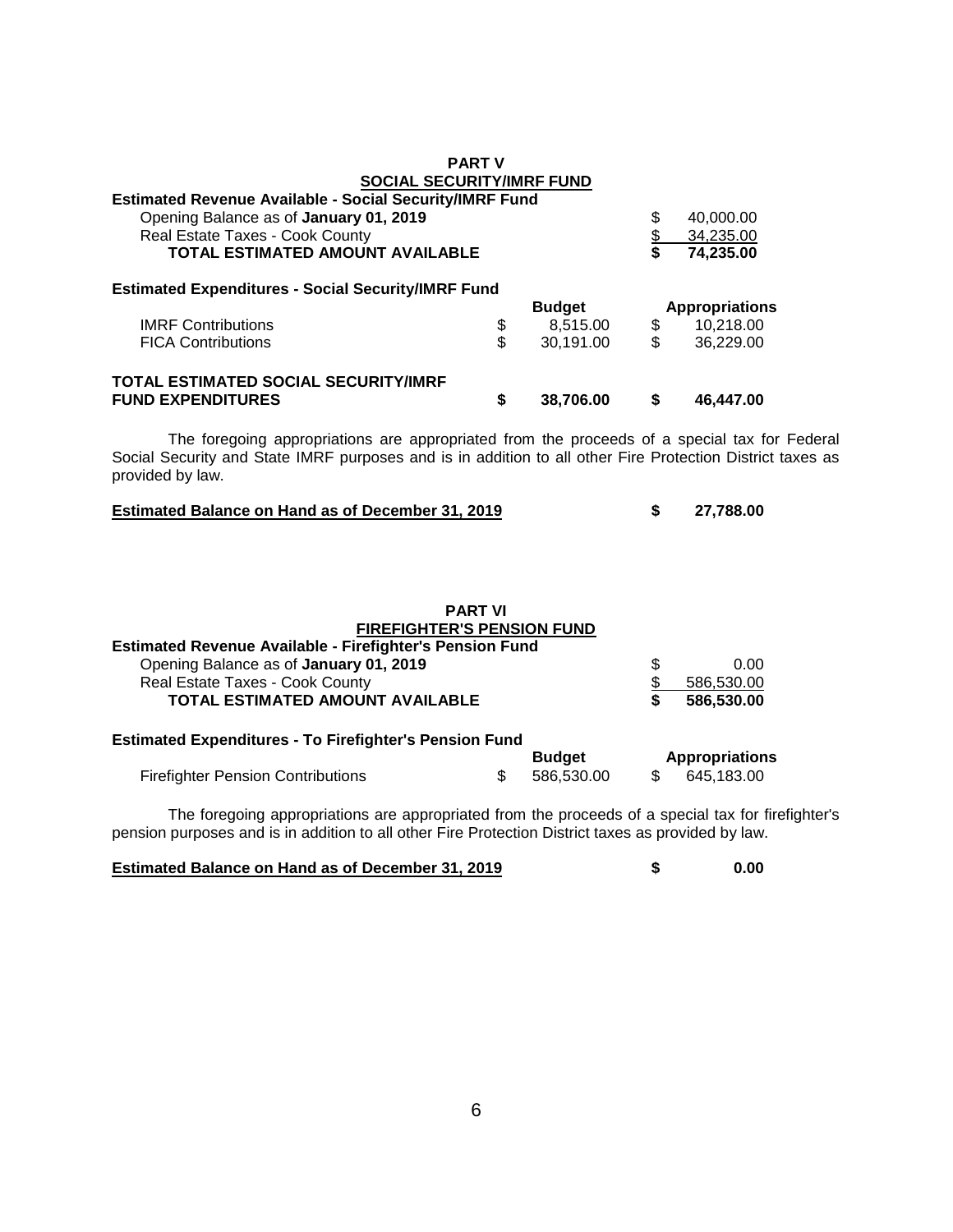| <b>PART VII</b>                                                                              |            |               |                                           |                       |
|----------------------------------------------------------------------------------------------|------------|---------------|-------------------------------------------|-----------------------|
| <b>CAPITAL RESERVE FUND</b><br><b>Estimated Revenue Available - Capital Reserve Fund</b>     |            |               |                                           |                       |
| Opening Balance as of January 01, 2019                                                       |            |               |                                           | 195,000.00            |
| Transfer in                                                                                  |            |               | \$                                        | 200,000.00            |
| <b>Grant Funding</b>                                                                         |            |               | \$                                        | 27,000.00             |
|                                                                                              |            |               |                                           |                       |
| TOTAL ESTIMATED AMOUNT AVAILABLE                                                             |            |               | \$                                        | 422,000.00            |
| <b>Estimated Expenditures - To Capital Reserve Fund</b>                                      |            |               |                                           |                       |
|                                                                                              |            | <b>Budget</b> |                                           | <b>Appropriations</b> |
| <b>Capital Vehicle Expenses</b>                                                              | \$         | 47,500.00     | \$                                        | 57,000.00             |
| <b>Capital Equipment Expenses</b>                                                            | \$<br>\$   | 45,000.00     | \$                                        | 54,000.00             |
| <b>Capital Building Expenses</b>                                                             |            | 11,500.00     | \$                                        | 13,800.00             |
| <b>TOTAL ESTIMATED CAPITAL RESERVE</b>                                                       |            |               |                                           |                       |
| <b>FUND EXPENDITURES</b>                                                                     | \$         | 104,000.00    | \$                                        | 124,800.00            |
| The foregoing appropriations are appropriated from transfers from other funds as provided by |            |               |                                           |                       |
| law.                                                                                         |            |               |                                           |                       |
| <b>Estimated Balance on Hand as of December 31, 2019</b>                                     |            |               | \$                                        | 297,200.00            |
|                                                                                              |            |               |                                           |                       |
| <b>PART VIII</b>                                                                             |            |               |                                           |                       |
| <b>EMERGENCY &amp; RESCUE FUND</b>                                                           |            |               |                                           |                       |
| Estimated Revenue Available - Emergency & Rescue Fund                                        |            |               |                                           |                       |
| Opening Balance as of January 01, 2019                                                       |            |               | \$                                        | 123,000.00            |
| Real Estate Taxes - Cook County                                                              |            |               | \$                                        | 210,820.00            |
| TOTAL ESTIMATED AMOUNT AVAILABLE                                                             |            |               | \$                                        | 333,820.00            |
| <b>Estimated Expenditures - To Emergency &amp; Rescue Fund</b>                               |            |               |                                           |                       |
|                                                                                              |            | <b>Budget</b> |                                           | <b>Appropriations</b> |
| <b>Rescue Salaries</b>                                                                       | \$         | 139,534.00    | \$                                        | 167,441.00            |
| <b>Rescue Equipment Expenses</b>                                                             | $\dot{\$}$ | 1,000.00      | $\, \, \raisebox{12pt}{$\scriptstyle \$}$ | 1,200.00              |
| <b>Rescue Vehicles</b>                                                                       | \$         | 0.00          | \$                                        | 0.00                  |
| TOTAL ESTIMATED EMERGENCY & RESCUE<br><b>FUND EXPENDITURES</b>                               | \$         | 140,534.00    | \$                                        | 168,641.00            |

The foregoing appropriation is hereby appropriated from the proceeds of a special tax for Emergency & Rescue expense purposes and is in addition to all other Fire Protection District taxes as provided by law.

### **Estimated Balance on Hand as of December 31, 2019 \$ 165,179.00**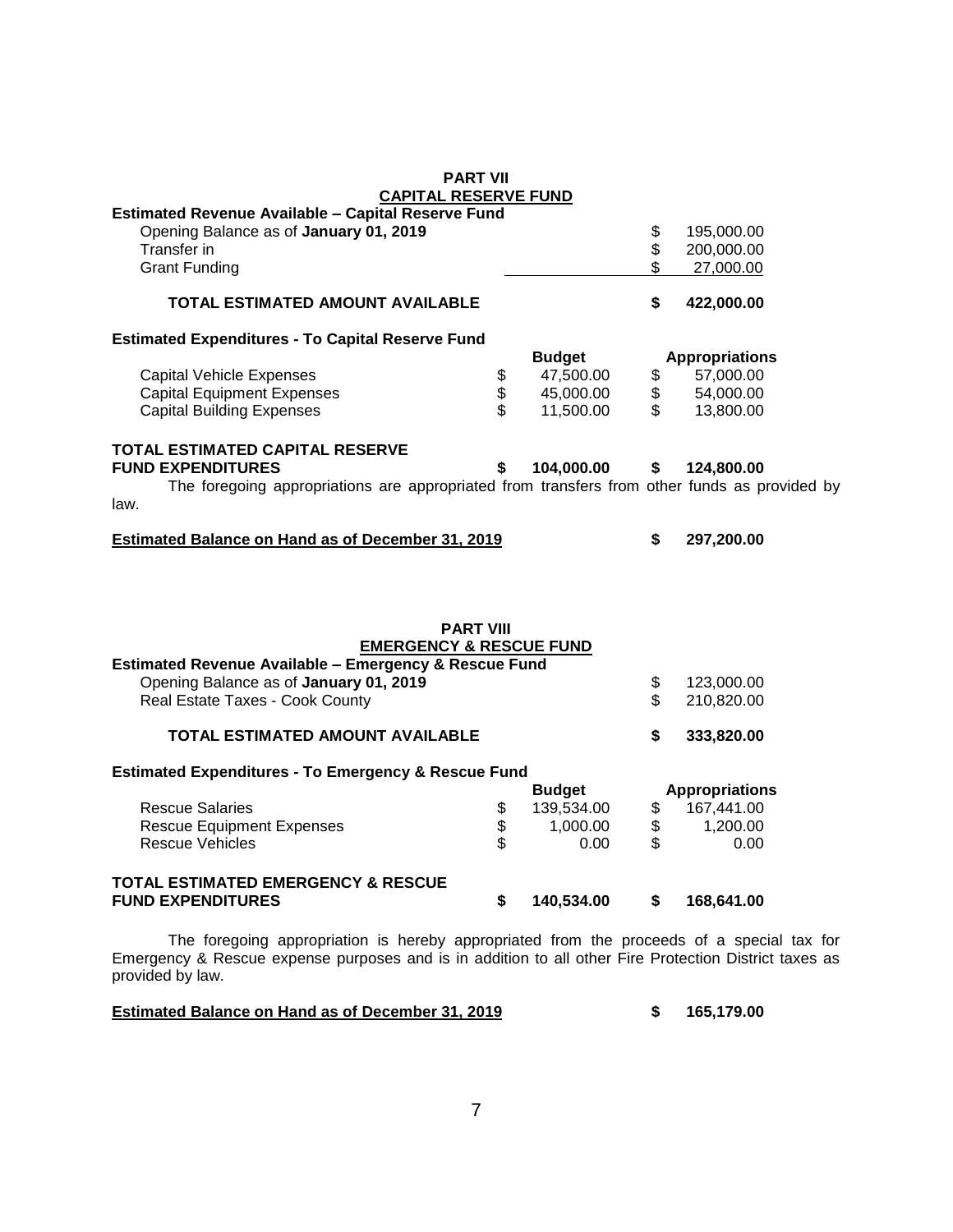|             | <b>PART IX</b><br>RETIREE HEALTHCARE PLAN FUND<br>Estimated Revenue Available - Retiree Healthcare Plan Fund<br>Opening Balance as of January 01, 2019<br>Transfer in<br><b>TOTAL ESTIMATED AMOUNT AVAILABLE</b> |    |                             | \$<br>\$<br>\$ | 183,946.00<br>200,000.00<br>383,946.00 |
|-------------|------------------------------------------------------------------------------------------------------------------------------------------------------------------------------------------------------------------|----|-----------------------------|----------------|----------------------------------------|
|             | <b>Estimated Expenditures - To Retiree Healthcare Plan Fund</b>                                                                                                                                                  |    |                             |                |                                        |
| <b>RHFP</b> |                                                                                                                                                                                                                  | \$ | <b>Budget</b><br>200,000.00 | \$             | <b>Appropriations</b><br>240,000.00    |
|             | TOTAL ESTIMATED RETIREE HEALTHCARE PLAN FUND                                                                                                                                                                     |    |                             |                |                                        |
|             | <b>FUND EXPENDITURES</b>                                                                                                                                                                                         | S  | 200,000.00                  | \$             | 240.000.00                             |
| law.        | The foregoing appropriations are appropriated from transfers from other funds as provided by                                                                                                                     |    |                             |                |                                        |

| <b>Estimated Balance on Hand as of December 31, 2019</b> | 143,946.00 |
|----------------------------------------------------------|------------|
|                                                          |            |

## **SUMMARY**

| <b>TOTAL APPROPRIATION FOR CORPORATE FUND</b>              | \$<br>2,156,025.00 |
|------------------------------------------------------------|--------------------|
| <b>TOTAL APPROPRIATION FOR AMBULANCE FUND</b>              | \$<br>2,156,025.00 |
| <b>TOTAL APPROPRIATION FOR TORT LIABILITY FUND</b>         | \$<br>433,159.00   |
| <b>TOTAL APPROPRIATION FOR AUDIT FUND</b>                  | \$<br>10,800.00    |
| <b>TOTAL APPROPRIATION FOR SOCIAL SECURITY/IMRF FUND</b>   | \$<br>46,447.00    |
| <b>TOTAL APPROPRIATION FOR FIREFIGHTER'S PENSION FUND</b>  | \$<br>645,183.00   |
| <b>TOTAL APPROPRIATION FOR CAPITAL RESERVE FUND</b>        | \$<br>124,800.00   |
| <b>TOTAL APPROPRIATION FOR EMERGENCY &amp; RESCUE FUND</b> | \$<br>168,641.00   |
| <b>TOTAL APPROPRIATION FOR RETIREE HEALTHCARE FUND</b>     | \$<br>240,000.00   |
| <b>GRAND TOTAL</b>                                         | \$<br>5,981,080.00 |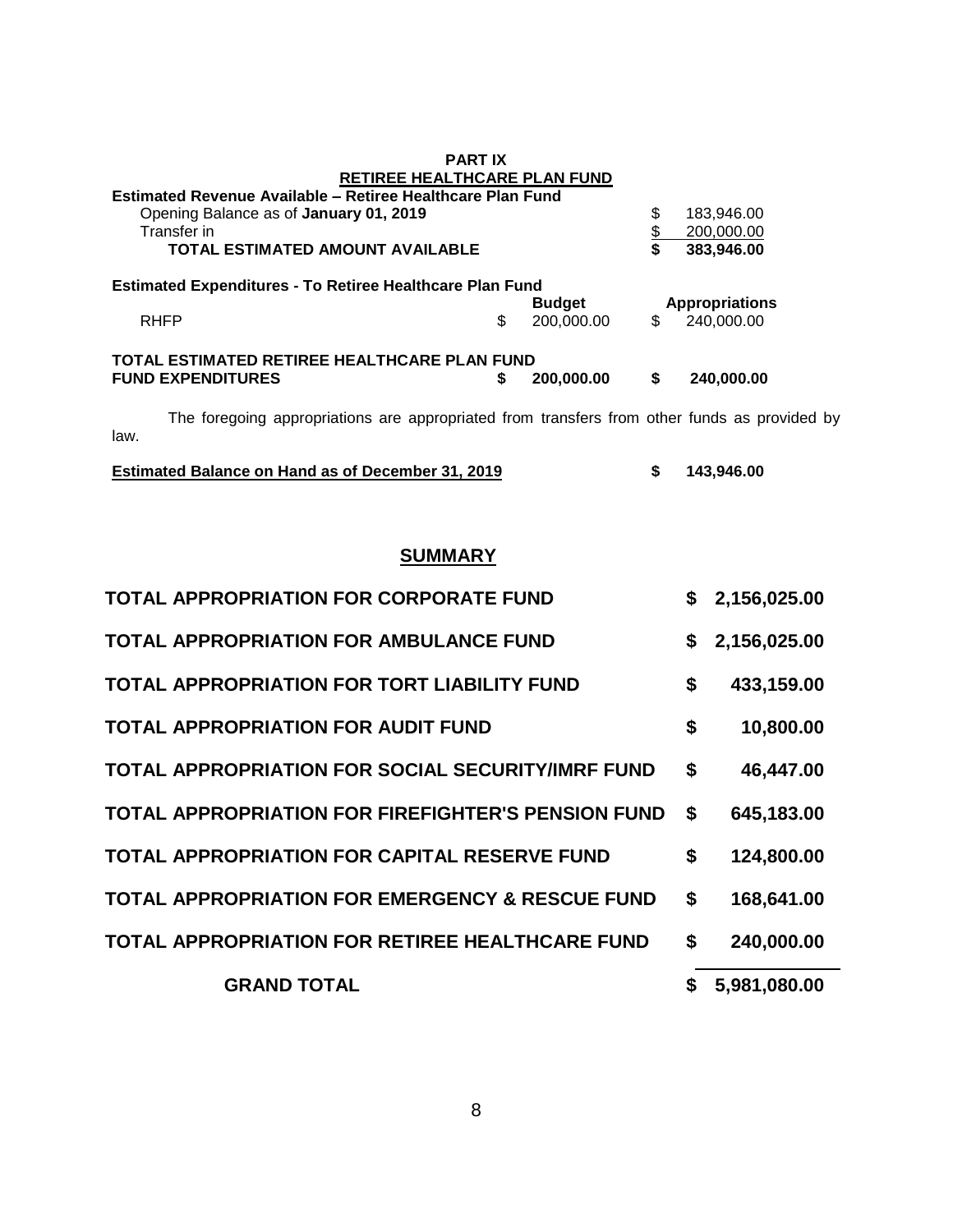**Section 3:** That all unexpended balances of any item or items of any general appropriation in the Ordinance be expended in making up any insufficiency in any other item or items in the same general appropriation and for the same general purpose of any like appropriation made by this Ordinance.

**Section 4:** That the invalidity of any item or Section of this Ordinance shall not affect the validity of the whole or part hereof.

**Section 5:** That this Ordinance shall be in full force and effect from and after passage, approval and publication as provided by law.

ADOPTED this 12<sup>th</sup> day of November, 2018 pursuant to a roll call vote as follows:

AYES: \_\_\_DelMar, McKanna, Moffitt\_\_\_\_\_\_\_\_\_

NAYS: <u>0</u>

ABSENT: \_\_\_\_0\_\_\_\_\_

APPROVED by me this 12<sup>th</sup> day of November, 2018.

Aaron Del Mar President, Board of Trustees Palatine Rural Fire Protection District

### **ATTEST:**

Matt Moffitt Secretary, Board of Trustees, Palatine Rural Fire Protection District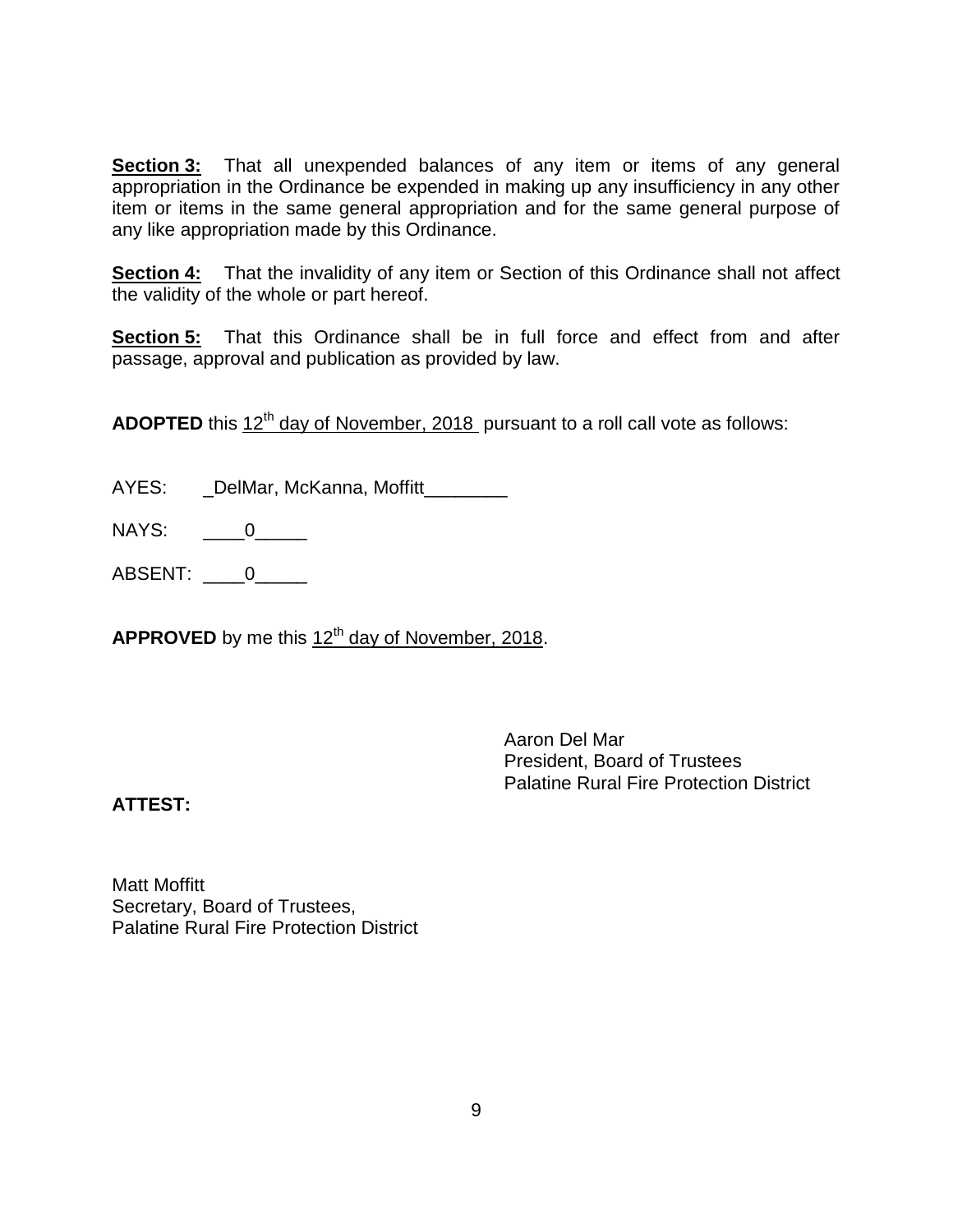STATE OF ILLINOIS )

) SS

COUNTY OF COOK )

### **PALATINE RURAL FIRE PROTECTION DISTRICT ESTIMATE OF REVENUES FOR FISCAL YEAR BEGINNING JANUARY 1, 2019 AND ENDING DECEMBER 31, 2019**

I, **Robert McKanna**, do hereby certify that I am the Treasurer of the Board of Trustees of the Palatine Rural Fire Protection District, Cook County, Illinois, and that as such, I am the Chief Fiscal Officer of said District.

I do further certify that the following is an estimate of revenues, by source, anticipated to be received by the Palatine Rural Fire Protection District in the following fiscal year, being the fiscal year beginning January 1, 2019, and ending December 31, 2019.

| <b>SOURCE</b>                                                                                                                                                                                                                                                                                  |                        | <b>AMOUNT</b>                                                                                  |
|------------------------------------------------------------------------------------------------------------------------------------------------------------------------------------------------------------------------------------------------------------------------------------------------|------------------------|------------------------------------------------------------------------------------------------|
| <b>CORPORATE FUND</b><br>ı.                                                                                                                                                                                                                                                                    |                        |                                                                                                |
| Opening Balance as of January 01, 2019                                                                                                                                                                                                                                                         | \$                     | 780,000.00                                                                                     |
| Real Estate Taxes - Cook County                                                                                                                                                                                                                                                                |                        | 1,500,370.00                                                                                   |
| <b>State Training Reimbursement</b>                                                                                                                                                                                                                                                            |                        | 0.00                                                                                           |
| Replacement Tax                                                                                                                                                                                                                                                                                |                        | 17,500.00                                                                                      |
| False Alarm & Recovery Fees                                                                                                                                                                                                                                                                    |                        | 3,150.00                                                                                       |
| <b>Plan Review</b>                                                                                                                                                                                                                                                                             |                        | 2,500.00                                                                                       |
| Foreign Fire Insurance                                                                                                                                                                                                                                                                         |                        | 5,500.00                                                                                       |
| <b>Other Receipts</b>                                                                                                                                                                                                                                                                          |                        | 78,368.00                                                                                      |
| Interest Income                                                                                                                                                                                                                                                                                | 88888888               | 9,315.00                                                                                       |
| TOTAL ESTIMATED AMOUNT AVAILABLE                                                                                                                                                                                                                                                               |                        | 2,396,703.00                                                                                   |
| Ш.<br><b>AMBULANCE FUND</b><br><b>Estimated Revenue Available - Ambulance Fund</b><br>Opening Balance as of January 01, 2019<br>Real Estate Taxes - Cook County<br>Ambulance Billing<br>Replacement Tax<br><b>Other Receipts</b><br>Interest Income<br><b>TOTAL ESTIMATED AMOUNT AVAILABLE</b> | \$<br>\$<br>5688<br>\$ | 780,000.00<br>1,500,370.00<br>190,000.00<br>17,500.00<br>78,368.00<br>9,315.00<br>2,575,553.00 |
| III.<br><b>TORT LIABILITY FUND</b><br><b>Estimated Revenue Available - Tort Liability Fund</b><br>Opening Balance as of January 01, 2019<br>Real Estate Taxes - Cook County<br>Interest Income<br>TOTAL ESTIMATED AMOUNT AVAILABLE                                                             | \$\$\$\$               | 475,000.00<br>350,122.00<br>1,035.00<br>826,157.00                                             |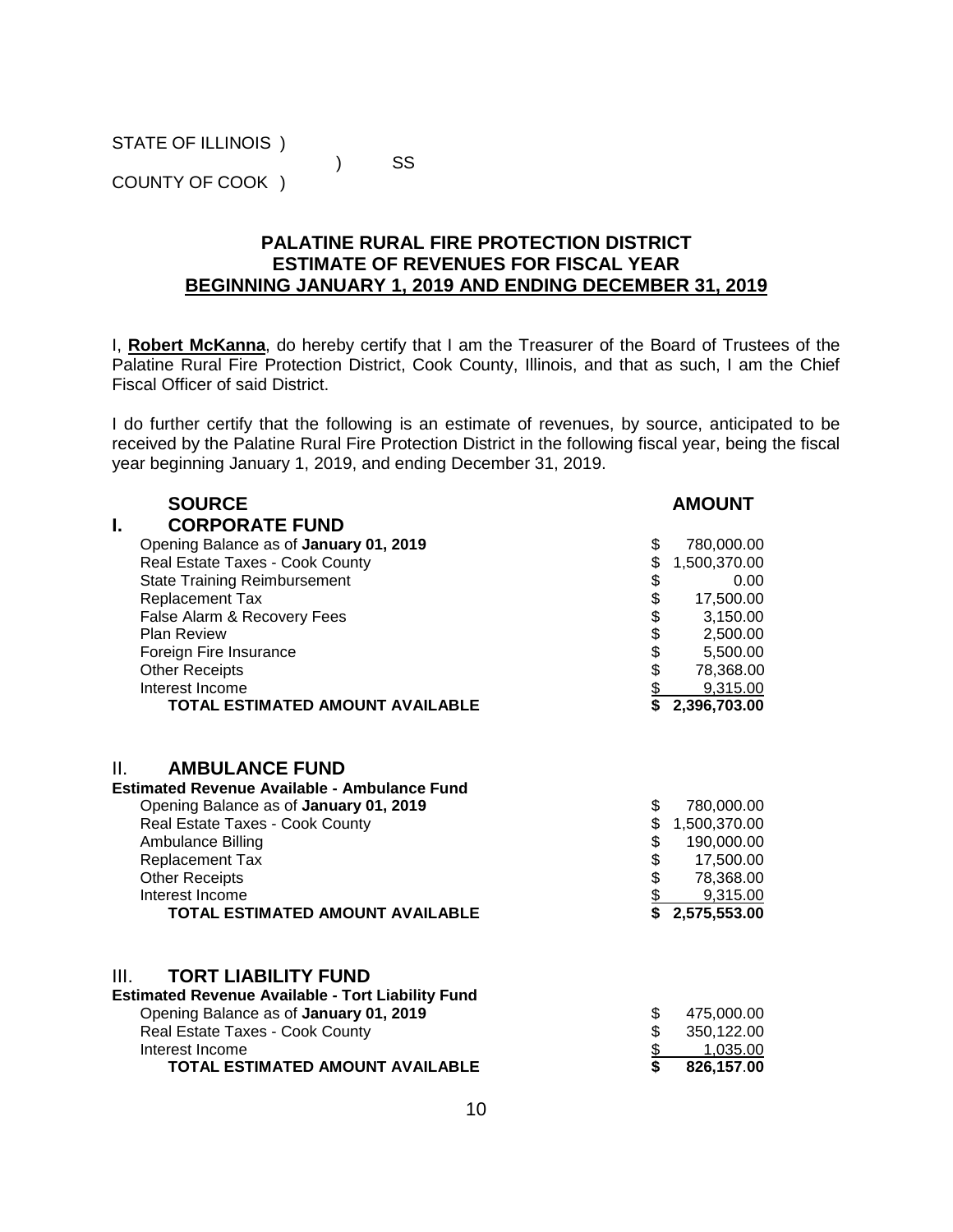| IV.<br><b>AUDITING FUND</b>                 |          |            |
|---------------------------------------------|----------|------------|
| Opening Balance as of January 01, 2019      |          | 22,000.00  |
| Real Estate Taxes - Cook County             | \$\$     | 2,000.00   |
| TOTAL ESTIMATED AMOUNT AVAILABLE            |          | 24,000.00  |
| <b>SOCIAL SECURITY/IMRF FUND</b><br>V.      |          |            |
| Opening Balance as of January 01, 2019      |          | 40,000.00  |
| Real Estate Taxes - Cook County             | \$<br>\$ | 34,235.00  |
| <b>TOTAL ESTIMATED AMOUNT AVAILABLE</b>     |          | 74,235.00  |
| VI.<br><b>FIREFIGHTER'S PENSION FUND</b>    |          |            |
| Opening Balance as of January 01, 2019      |          | 0.00       |
| Real Estate Taxes - Cook County             |          | 586,530.00 |
| <b>TOTAL ESTIMATED AMOUNT AVAILABLE</b>     | \$<br>\$ | 586,530.00 |
|                                             |          |            |
| VII.<br><b>CAPITAL RESERVE FUND</b>         |          |            |
| Opening Balance as of January 01, 2019      | \$       | 195,000.00 |
| <b>Transfer in</b>                          | \$<br>\$ | 200,000.00 |
| <b>Grant Funds</b>                          |          | 27,000.00  |
| <b>TOTAL ESTIMATED AMOUNT AVAILABLE</b>     | \$       | 422,000.00 |
| VIII.<br><b>EMERGENCY &amp; RESCUE FUND</b> |          |            |
| Opening Balance as of January 01, 2019      |          | 123,000.00 |
| Real Estate Taxes - Cook County             | \$<br>\$ | 210,820.00 |
| <b>TOTAL ESTIMATED AMOUNT AVAILABLE</b>     |          | 333,820.00 |
| <b>RETIREE HEALTHCARE PLAN FUND</b><br>IX.  |          |            |
| Opening Balance as of January 01, 2019      | \$       | 183,946.00 |
| <b>Transfer in</b>                          | \$<br>\$ | 200,000.00 |
| TOTAL ESTIMATED AMOUNT AVAILABLE            |          | 383,946.00 |